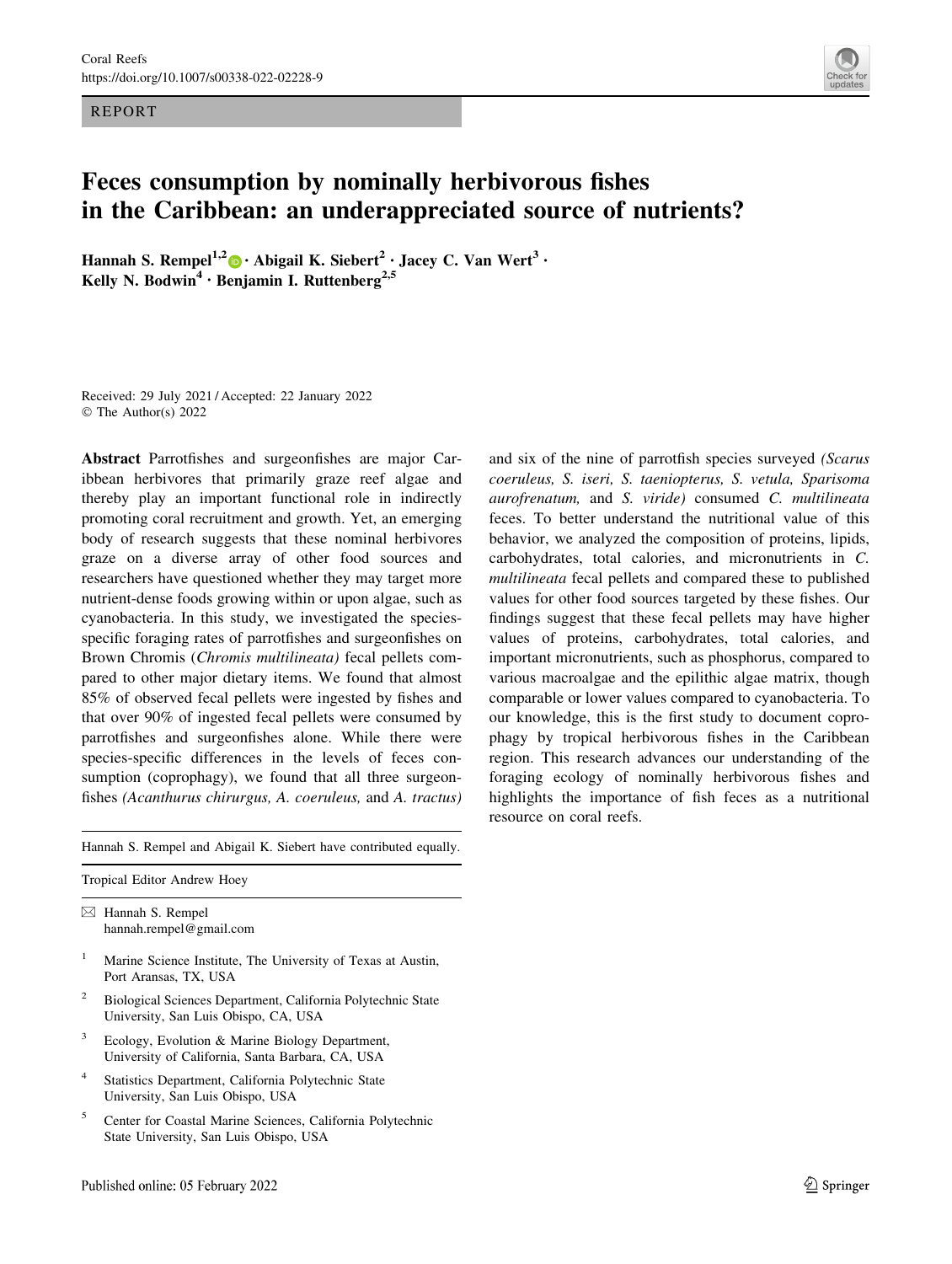## Graphical abstract



Keywords Coprophagy - Fish feces - Nutritional ecology - Parrotfish · Surgeonfish · Coral reef

# Introduction

Herbivorous fishes play an important role in coral reef ecosystems by grazing algae that can otherwise outcompete corals, thereby indirectly promoting the recruitment, growth, and survivorship of reef-building corals (Hughes et al. [2007](#page-11-0); Bonaldo et al. [2014;](#page-11-0) Adam et al. [2015\)](#page-10-0). Parrotfishes (tribe Scarini within the Labridae) and surgeonfishes (Acanthuridae) are key herbivores that are abundant on many tropical reefs and predominantly graze upon algae (Lewis and Wainwright [1985](#page-11-0); Bellwood et al. [2004](#page-11-0); Adam et al. [2015\)](#page-10-0). Many studies have focused on quantifying the grazing dynamics and nutritional ecology of parrotfishes and surgeonfishes to better understand the patterns and drivers of grazing by these critically important fishes. Parrotfishes and surgeonfishes can vary in their grazing behavior interspecifically, ontogenetically, and based on context-dependent factors, such as food and nutrient availability (Burkepile and Hay [2011](#page-11-0); Bonaldo et al. [2014](#page-11-0); Smith et al. [2018](#page-12-0); Duran et al. [2019](#page-11-0); Ruttenberg et al. [2019\)](#page-12-0). In addition to algae, nominally herbivorous parrotfishes graze on a diverse array of other food sources such as cyanobacteria, sponges, and corals (Bruggemann et al. [1994a](#page-11-0); Burkepile et al. [2019;](#page-11-0) Nicholson and Clements [2020;](#page-12-0) Rempel et al. [2020\)](#page-12-0). Surgeonfishes have also been documented grazing on benthic cyanobacterial mats and invertebrates, such as sponges (Cissell et al. [2019;](#page-11-0) Duran et al. [2019\)](#page-11-0).

Turf algae and the epilithic algal matrix (EAM), which represent a large portion of the diet of parrotfishes and surgeonfishes, also contain notable amounts of cyanobacteria, feces, microbes, and detritus (Lewis and Wainwright [1985;](#page-11-0) Wilson [2002](#page-12-0); Mumby [2006;](#page-12-0) Bonaldo et al. [2014;](#page-11-0) Nicholson and Clements [2020](#page-12-0)). Therefore, researchers have questioned whether some nominally herbivorous fishes may be detritivores and microphages that target other food sources growing upon algae or within algae-covered substrates that may be more nutrient dense, such as cyanobacteria (Choat et al. [2001;](#page-11-0) Crossman et al. [2005](#page-11-0); Clements et al. [2016](#page-11-0); Nicholson and Clements [2020](#page-12-0)). In addition, one study documented parrotfishes and surgeonfishes eating the feces of other fishes (coprophagy) on Indo-Pacific reefs (Robertson [1982](#page-12-0)), though this coprophagous behavior has not been documented in other tropical regions. Another study found that a surgeonfish and other fishes consume the feces and vomit of a cetacean on subtropical reefs in Brazil (Sazima et al. [2003](#page-12-0)). Parrotfishes and surgeonfishes may have more varied diets and nutritional ecology than previously believed, playing important roles as detritivores and microphages. However, there has been surprisingly little research documenting the role of coprophagy in the foraging dynamics of these fishes. Coprophagy has clear documentation and significance in terrestrial ecosystems (e.g., Soave and Brand [1991](#page-12-0); Hirakawa [2001;](#page-11-0) Nalepa et al. [2001](#page-12-0)). It may also play an important role in nutrient transfer in marine ecosystems, such as providing a source of iron in the mesopelagic (Le Mézo and Galbraith [2021](#page-11-0)), nitrogen and phosphorus in temperate littoral systems (Pinnegar and Polunin [2006](#page-12-0)), carbon and nitrogen for marine invertebrates (Frankenberg and Smith [1967\)](#page-11-0), and as a possible source of detrital organic matter for marine zooplankton recycling (Turner and Ferrante [1979\)](#page-12-0). However, there is little documentation of the nutritional significance and transfer of energy through coprophagy on tropical coral reefs (Bailey and Robertson [1982](#page-11-0); Robertson [1982\)](#page-12-0).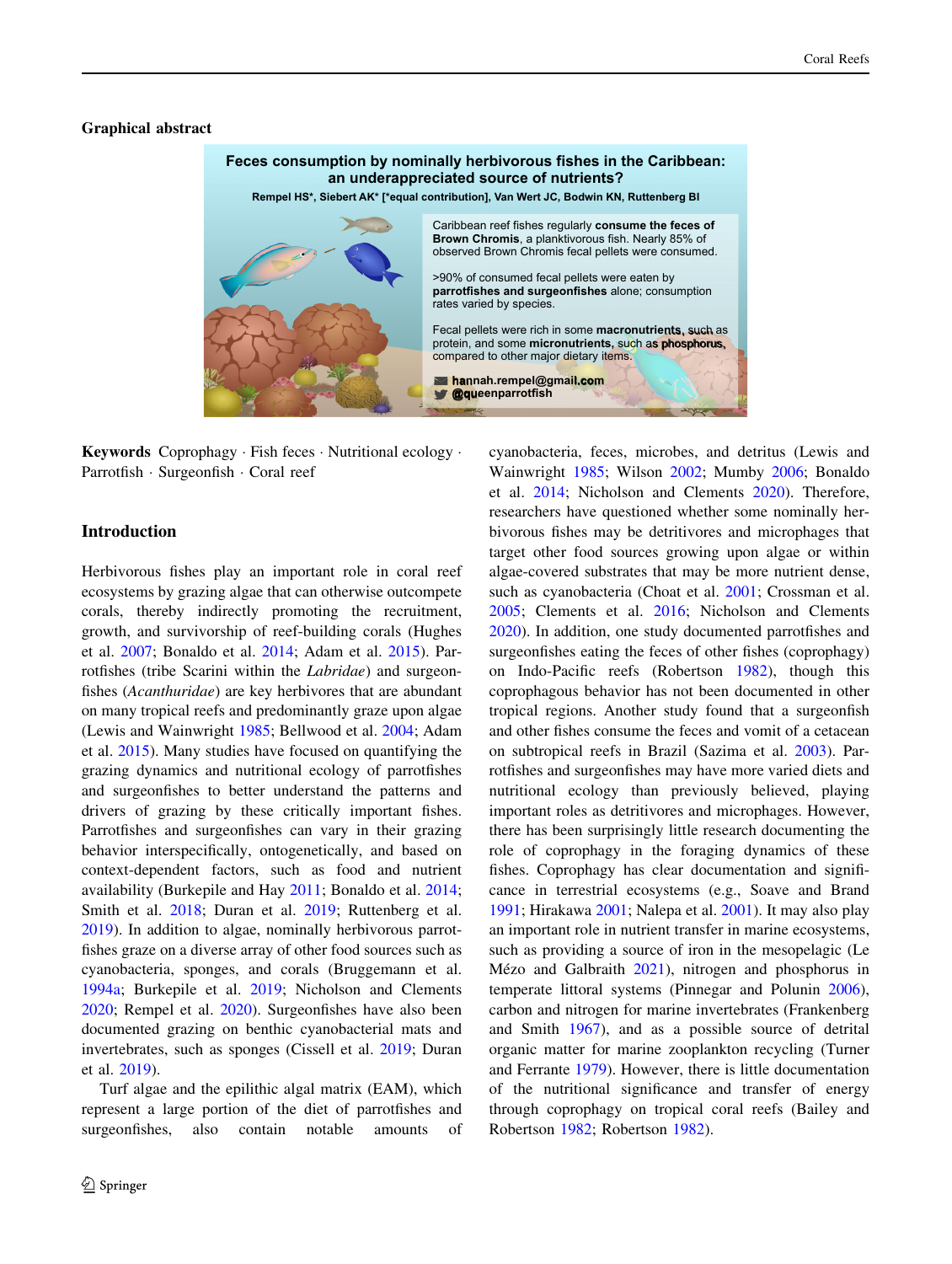Coral reefs are typically nutrient-limited ecosystems. Algae are generally considered to be of low-nutritional quality in the diets of herbivorous fishes (Horn [1989](#page-11-0); Harmelin-Vivien [2002;](#page-11-0) Lobato et al. [2014](#page-11-0); Shantz et al. [2017\)](#page-12-0) as they are relatively low in protein and contain carbohydrates that are difficult to digest for fishes with a limited capacity for hindgut fermentation, such as parrotfishes (Crossman et al. [2005;](#page-11-0) Clements et al. [2016](#page-11-0)). Moreover, due to the relatively low abundance of nitrogen and phosphorus in algae, the growth of herbivorous fishes can be limited by nitrogen and phosphorus rather than energy (Hood et al. [2005](#page-11-0); Benstead et al. [2014](#page-11-0); Shantz et al. [2017](#page-12-0); Schiettekatte et al. [2020\)](#page-12-0). Fish feces may be a rich source of some of these nutrients and the nutritional value of fish feces can be equal to, or higher than, that of non-fecal food sources (Bailey and Robertson [1982](#page-11-0)). Coprophagous fishes often graze upon the feces of planktivores and higher trophic level fishes more frequently than fishes at lower trophic levels (Bailey and Robertson [1982](#page-11-0); Robertson [1982](#page-12-0)). Planktivorous fish feces may be a particularly rich nutritional food source as they can be high in amino acids (Crossman et al. [2005](#page-11-0)), and their protein and lipid content may equal to or exceed that of algae, which dominates the diet of parrotfishes and surgeonfishes (Bailey and Robertson [1982](#page-11-0)). Therefore, fish fecal material may play an important role in the nutritional ecology of herbivorous reef fishes and nutrient cycling on coral reefs (Robertson [1982](#page-12-0); Meyer and Schultz [1985;](#page-12-0) Smriga et al. [2010\)](#page-12-0).

While recent studies have highlighted the importance of fish waste products on nutrient and energy cycling in coral reef food webs (Allgeier et al. [2017;](#page-10-0) Gil and Hein [2017](#page-11-0); Ezzat et al. [2019\)](#page-11-0), the role of coprophagy as a nutritional resource for fishes on coral reefs has received little attention (Bailey and Robertson [1982;](#page-11-0) Robertson [1982](#page-12-0)). Coprophagy may be an additional nutrient cycling mechanism to consider when assessing dietary preferences and nutritional needs of these key herbivores on coral reefs.

In this study, we investigated species-specific patterns of coprophagy of planktivorous Brown Chromis (Chromis multilineata) feces by parrotfishes and surgeonfishes on Caribbean reefs. Additionally, we analyzed the nutritional value of C. multilineata feces compared to other food sources targeted by parrotfishes and surgeonfishes. Our objectives were to: (1) quantify species-specific consumption of C. multilineata fecal pellets relative to total bites across food sources by parrotfishes and surgeonfishes, (2) determine the frequency at which these fecal pellets are consumed by parrotfishes, surgeonfishes, and other reef fishes, and (3) compare the nutritional value of these fecal pellets (in terms of proteins, lipids, carbohydrates, total calories, and micronutrients) to known values from other food sources. To our knowledge, this is the first study to document coprophagy by herbivorous fishes in the Caribbean. This behavioral research, paired with the nutritional value of these ingested fecal pellets, advances our understanding of the grazing dynamics of nominally herbivorous fishes and the importance of nutrient cycling via the fish feces on coral reefs.

# Material and methods

# Study sites and species

We conducted this study from June to September 2019 on the Southern Caribbean island of Bonaire (Fig. S1). We surveyed four primary sites on the island's leeward coast (Karpata, Tolo, Cliff, and Bachelor's Beach), as well as two additional sites (Andrea I and Sweet Dreams) where we collected fish behavioral data for less abundant parrotfish species (described below). These sites were characterized by continuous fringing nearshore reefs. We conducted behavioral surveys of all three Caribbean surgeonfishes (Acanthurus chirurgus, A. coeruleus, and A. tractus—previously known as A. bahianus) and most reefdwelling parrotfishes (Scarus coeruleus, S. guacamaia, S. iseri, S. taeniopterus, S. vetula, Sparisoma aurofrenatum, S. chrysopterum, S. rubripinne, and S. viride). The three largest Caribbean parrotfishes—S. coeruleus. S. guacamaia, and S. coelestinus—were rare across these study sites. Therefore, we conducted additional behavioral surveys of S. guacamaia and S. coeruleus at the sites Andrea I and Sweet Dreams to obtain at least 6 behavioral surveys per species. Scarus coelestinus were not included in this study since we did not encounter this species during any surveys.

Additionally, we monitored the defecated fecal pellets of C. multilineata—an abundant planktivore on Caribbean reefs—to track the frequency at which these fecal pellets were consumed by fishes. Chromis multilineata often forage high in the water column to feed on plankton (Hobson [1973](#page-11-0)). As a result, their fecal pellets fall through the water column before reaching the benthos (see supplementary video footage), providing opportunities for coprophagous fishes to target them (Bray et al. [1986](#page-11-0)). We chose to focus on the fecal pellets of C. multilineata based on behavioral observations of parrotfishes and surgeonfishes. We observed that one individual S. taeniopterus and one S. vetula each consumed one fecal pellet of a Sergeant Major damselfish (Abudefduf saxatilis) compared to 876 total instances of consumption of C. multilineata fecal pellets by parrotfishes and surgeonfishes. These findings suggest that although they may occasionally consume fecal pellets of other fish species, parrotfishes and surgeonfishes on Bonaire predominantly target C. multilineata feces.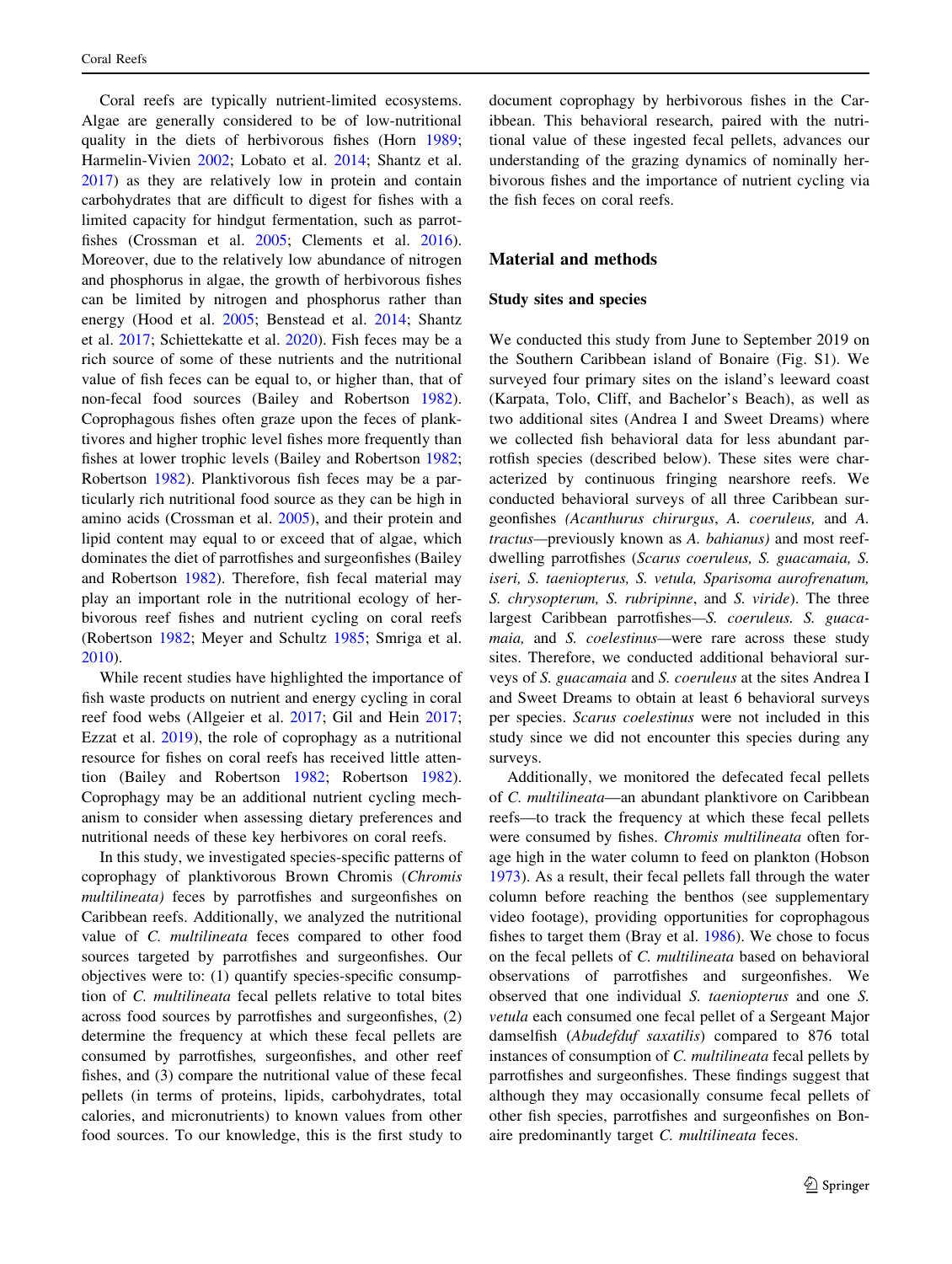### Fish density surveys

To quantify the density of parrotfishes, surgeonfishes, and C. multilineata at each site, we used a roving diver method similar to Adam et al. [\(2015](#page-10-0)). We conducted timed swims while towing a Garmin GPS 72 receiver on a float to measure the distance traveled. We surveyed parrotfishes, surgeonfishes, and C. multilineata separately to ensure accurate counts of each taxa. During surveys, we recorded the species and fork length of all C. multilineata  $\geq 3$  cm, surgeonfishes  $\geq 10$  cm, and parrotfishes  $\geq 15$  cm within a 5 m wide belt (i.e., 2.5 m to either side of the observer). Some parrotfish species were less common at our study sites, while surgeonfishes and C. multilineata were more abundant. Therefore, we conducted 10 min surveys of surgeonfishes and *C. multilineata*, but 20–25 min surveys of parrotfishes to sample a sufficiently large area to accurately estimate the density of less common parrotfish species. Given the high abundance of C. multilineata, it was not feasible to record the exact length of every individual during the 10 min surveys. Therefore, we recorded the abundance of C. multilineata in bins of 3 to  $\lt 6$  cm, 6 to  $\< 8$  cm,  $8$  to  $\< 10$  cm, and 10 to  $\< 12$  cm. We conducted four surveys of fish density per taxa per site across a range of depths from 4 to 18 m. We calculated the distance traveled between GPS points throughout the survey using the R package 'geosphere' (Hijmans [2019\)](#page-11-0), then multiplied the survey distance by 5 m (the survey width) to calculate the total survey area.

## Fecal pellet observations

To determine the proportion of C. multilineata fecal pellets that were consumed by different coprophagous fishes, we monitored fecal pellets using a similar protocol to that of Robertson [\(1982](#page-12-0)). We followed haphazardly selected C. multilineata individuals until they defecated between 9:00 and 16:00  $(n = 135)$ . Upon defecation, we recorded the depth of the fecal pellet in the water column (m) and the depth of the benthos (m) to calculate the distance above the benthos at which the individual defecated. Additionally, we calculated the rate at which fecal pellets sank  $(m s<sup>-1</sup>)$  by recording the time in seconds it took the fecal pellet to travel several meters or until it was consumed by a coprophage. We monitored each fecal pellet until it was consumed or reached the benthos and recorded whether the fecal pellet was inspected (approached but not consumed), tasted (ingested, then expelled), eaten, or not consumed. If the fecal pellet was inspected, tasted, or eaten, we recorded the species of the coprophagous fish (or genus in the case of a few difficult to distinguish Stegastes spp.). To minimize the potential effect of observers on fish behavior, we

maintained at least a 2 m distance from focal fishes and fecal pellets.

### Behavioral observations

To characterize the foraging patterns of parrotfishes and surgeonfishes, we conducted behavioral observations across study sites following Adam et al. [\(2015](#page-10-0)). We surveyed surgeonfishes  $\geq 10$  cm fork length and parrotfishes  $\geq 15$  cm, with the exception of the parrotfish S. *iseri*, for which we included individuals  $> 10$  cm due to their smaller length at sex change (Allsop and West [2003](#page-10-0)). Because parrotfishes are protogynous hermaphrodites and their diet may vary between initial and terminal phase individuals, we surveyed 6 initial phase and 6 terminal phase individuals of each species whenever possible. However, some parrotfish species and/or phases were rare across our study sites, therefore we surveyed a minimum of at least 6 individuals per species regardless of phase (see Table S1 for sample sizes). For surgeonfishes, we conducted 6 surveys per species. We conducted surveys between 9:00 and 16:00, a time frame during which parrotfishes and surgeonfishes are typically actively foraging and that is similar to that of previous studies of the foraging behavior of these fishes in the Western Atlantic (Bruggemann et al. [1994a;](#page-11-0) van Rooij et al. [1996](#page-12-0); Bonaldo et al. [2006](#page-11-0); Adam et al. [2015;](#page-10-0) Duran et al. [2019\)](#page-11-0). Between 9:00 and 16:00, there appeared to be little relationship between the time of day on coprophagy rates (Fig. S2). We haphazardly selected focal fishes and allowed them approximately 2 min to acclimate to the diver prior to the survey. Thereafter, we followed the individual for 20 min and recorded the number of bites taken on feces and various non-fecal food sources. In a few rare instances, focal fishes swam out of sight prior to a full 20 min survey duration; we only included these data if the survey had lasted at least 15 min. To determine the defecation rates of C. multilin*eata*, we haphazardly selected individuals  $\geq$  5 cm and observed them for 3 min  $(n = 50)$ . We recorded the fork length of each fish to the nearest centimeter and total number of defecations during the survey period.

# Fecal sample collection

To analyze the nutritional quality of C. multilineata feces, we collected samples of fecal pellets. To do so, we swam in the water column following haphazardly selected C. multilineata individuals and opportunistically collected fecal samples in 2.0 mL sterilized vials. To avoid diver contamination and ensure the collection of intact fecal pellets, we positioned the vials below feces and allowed them to sink directly into the tube. We collected three fecal pellets per vial ( $n = 50$  vials). We transported samples on ice to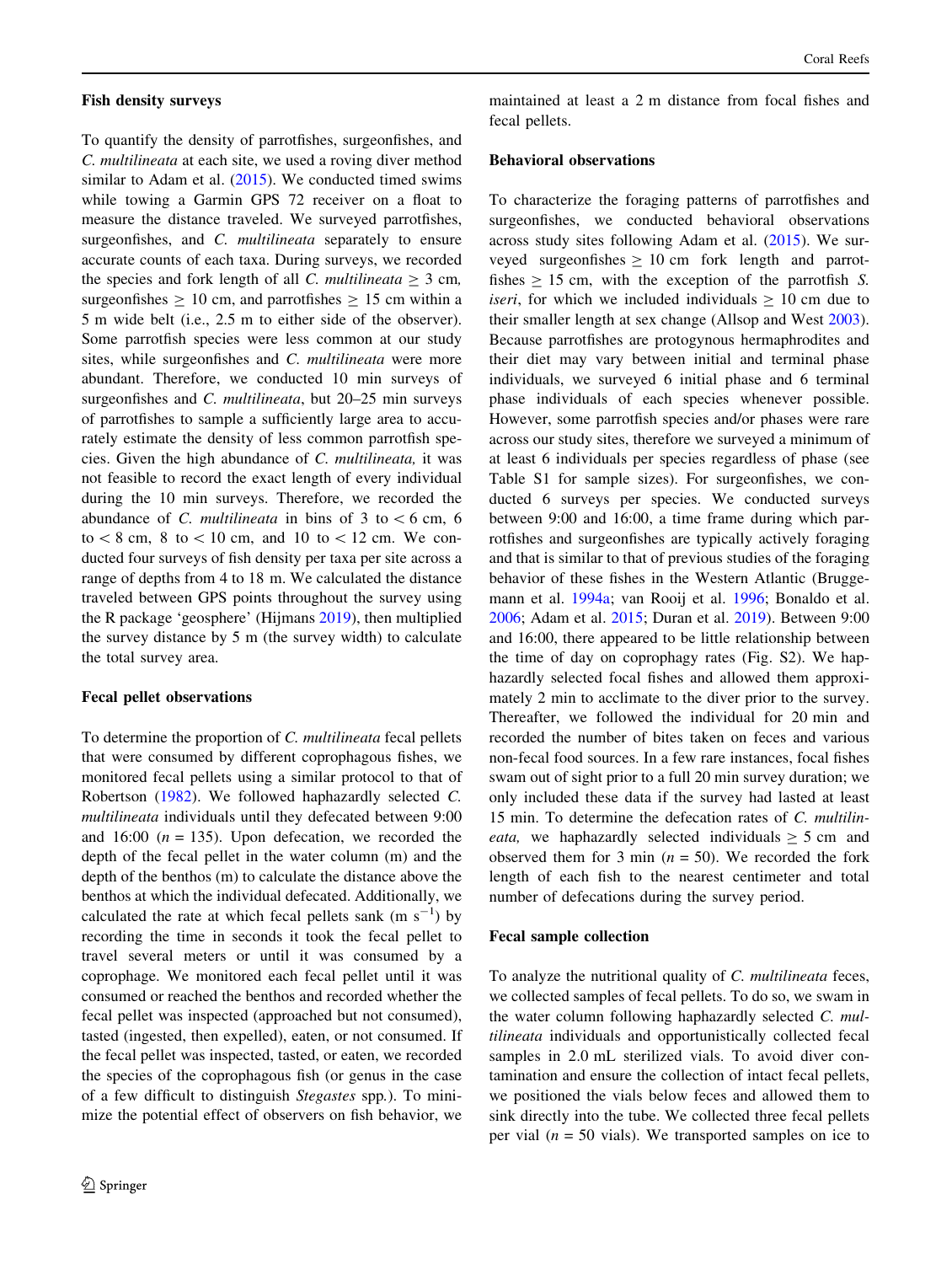our field research facility, then immediately froze samples at  $-18$  °C. We used an Air Sea Containers Bio-Freeze Pack to transport frozen samples from Bonaire to our laboratory facility at California Polytechnic State University, San Luis Obispo and kept samples frozen until we conducted fecal nutritional analyses.

#### Fecal nutritional analyses

#### Sample preparation

The *C. multilineata* fecal samples we collected originally contained three fecal pellets per vial ( $n = 50$  vials); however, since individual pellets were small, we combined vials to yield enough material for nutritional analyses. To do so, we added 50 mL of deionized water to each vial for fecal homogenization and extraction and then combined the contents of five vials into sterile 50 mL Falcon centrifuge tubes (resulting in  $n = 10$  sample vials, each containing 15 fecal pellets). We homogenized samples using a probe sonicator and centrifuged them at 4700 xg for 60 s, then pipetted and discarded excess water from the surface. We then flash froze wet samples in liquid nitrogen immediately before placing them in a Labconco lyophilizer at  $-$  50 °C with a 20 mTorr vacuum for 24 h. After freezedrying samples, we recorded the dry weight of samples to the nearest 0.0001 g.

### Protein analysis

To determine feces protein content, we conducted a bicinchoninic acid (BCA) assay. This method uses the reduction of  $Cu^{+2}$  to  $Cu^{+1}$  by protein to produce a colorimetric reaction and can be more tolerant to interfering substances than the Lowry method (Smith et al. [1985\)](#page-12-0). We first placed 20 mg aliquots of homogenized, dried fecal material from each sample vial in 1.5 mL Eppendorf tubes and added 0.6 mL of 1 M sodium hydroxide (NaOH). We homogenized samples by securing tubes horizontally and vortexing them at room temperature using an orbital shaker at medium speed for 12 h (Montgomery and Gerking [1980](#page-12-0); Crossman et al. [2005\)](#page-11-0). We centrifuged samples at 12,000  $xg$  for 5 min and transferred 300  $\mu$ L of supernatant from each sample into a new Eppendorf tube. We analyzed protein content using a Thermo Scientific<sup>TM</sup> Pierce<sup>TM</sup> Rapid Gold BCA Protein Assay Kit. We prepared and added kit working reagents to the BCA standard and samples in a flat-bottom 96-well plate and read absorbances in a spectrophotometer at OD 480 nm, then determined protein concentrations using the standard curve.

## Lipid analysis

To determine feces lipid content, we conducted a colorimetric assay using the sulfo-phospho-vanillin (SPV) method (Chabrol and Charonnet [1937](#page-11-0)). This method is well-established for quantifying lipids and has been used in studies of marine fishes and invertebrates (Lu et al. [2008](#page-11-0); Park et al. [2016](#page-12-0)). We extracted lipid content using an Abcam Chloroform-Free Lipid Extraction Kit. We placed 40–50 mg aliquots of fecal material in Eppendorf tubes  $(n = 10)$  and added 500 µL of the extraction buffer, then homogenized samples with a probe sonicator for 1–2 min. We kept samples on ice before and after sonication, then centrifuged them at 10,000 xg for 5 min at 4  $^{\circ}$ C. We collected the supernatant in microcentrifuge tubes and placed samples on an orbital shaker at room temperature for 15 min, then centrifuged them again at 10,000 xg for 5 min at room temperature. We collected the resulting supernatant and flash froze samples using liquid nitrogen. We resuspended the lipid extract in 50  $\mu$ L of the kit's suspension buffer and agitated it for 20 min at room temperature in a bath sonicator. We then determined lipid content using an Abcam Lipid Assay Kit. We prepared standards using dimethyl sulfoxide (DMSO) and placed standards and samples in a 96-well plate with sulfuric acid before heating them for 10 min to prime the lipid. We added vanillin that reacted colorimetrically with the lipid in the acidic solution, read absorbances in a spectrophotometer at OD 540 nm, and determined lipid concentrations using the standard curve.

## Ash content analysis

To determine feces ash content, we transferred 150 mg  $(\pm 5 \text{ mg})$  aliquots of wet sample into pre-labeled aluminum weigh boats ( $n = 10$ ). We dried samples in a convection oven at 90 °C until samples reached a constant weight (3 h) and then immediately recorded the sample dry weight to the nearest 0.0001 g. We placed the dried samples in a muffle furnace for 5 h at 450  $\degree$ C, similar to McDermid and Stuercke [\(2003](#page-11-0)). We let samples cool for 5 h to room temperature, then immediately re-weighed samples to the nearest 0.0001 g to determine ash content.

#### Carbohydrate and total caloric value calculations

To determine feces carbohydrate content, we calculated carbohydrates by difference as follows: carbohy $drates = 100 - proteins - lipids - ash$ , where all variables are in % dry weight. This method is commonly used to determine total carbohydrates in food, including in fish feed nutrition studies (Southgate [1969](#page-12-0); Opstvedt et al. [2003](#page-12-0)). Using the sample weight and percentage of proteins,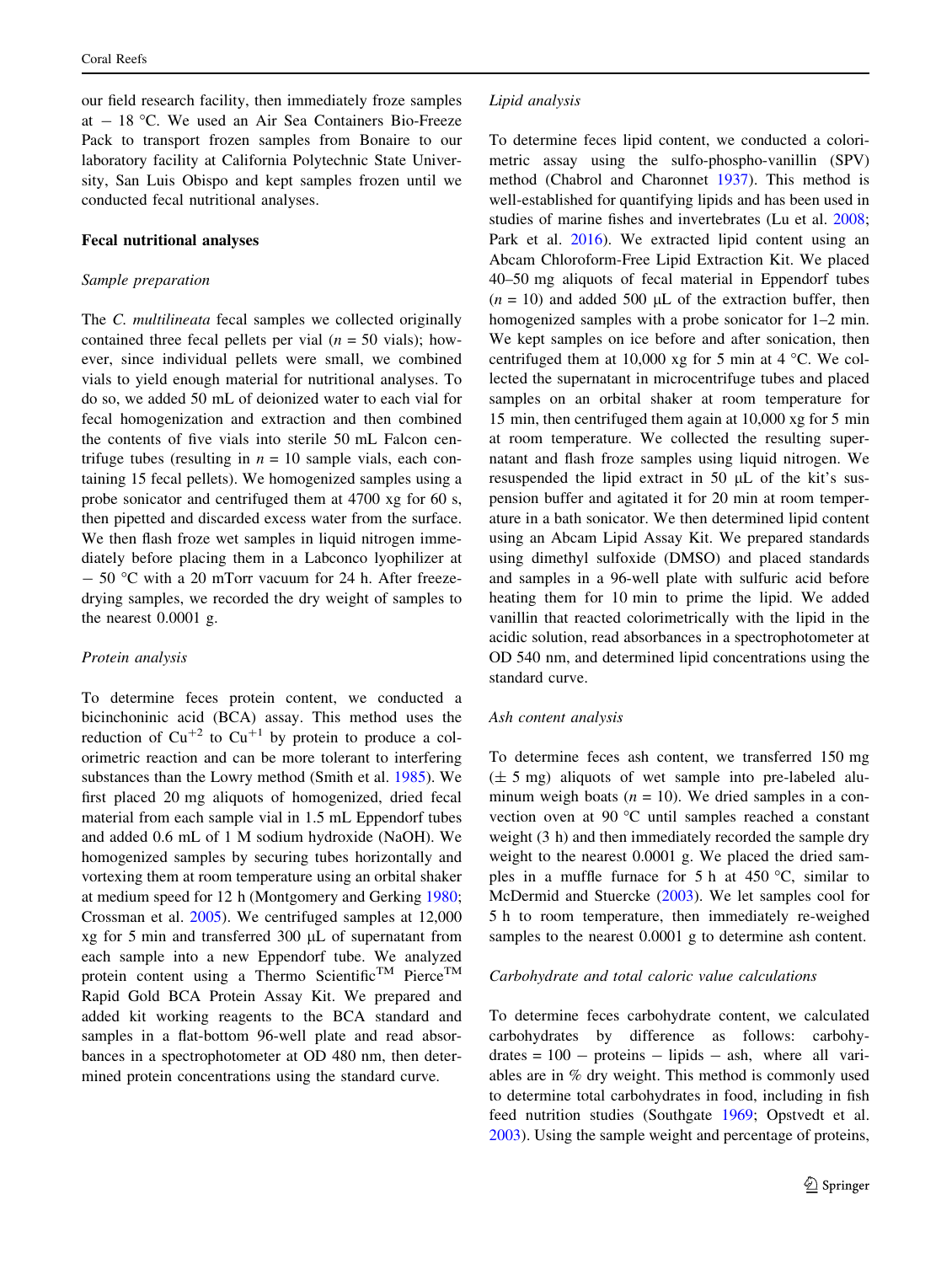lipids, and carbohydrates, we estimated the caloric values of fecal pellets using established conversion factors based on those broadly accepted by the USDA: carbohydrate, 4.0 kcal  $g^{-1}$ ; lipid, 9.0 kcal  $g^{-1}$ ; protein, 4.0 kcal  $g^{-1}$ (Atwater and Woods [1896](#page-11-0); Maclean et al. [2003\)](#page-11-0).

## Micronutrient analysis

To quantify levels of several biologically important minor elements (calcium, magnesium, and phosphorus) and trace elements (copper, iron, and zinc) in feces, we sent 15 mg aliquots of homogenized, freeze-dried fecal material  $(n = 10)$  to the Michigan Elemental Analysis Lab at the University of Michigan for analysis using an inductively coupled plasma mass spectrometer (Thermo Scientific iCAP Q ICP-MS). They digested the samples in 1 mL conc. Optima<sup>TM</sup> nitric acid (HNO<sub>3</sub>) using a CEM Mars 6 Microwave. Afterward, they diluted samples to  $2\%$  HNO<sub>3</sub>  $(v v<sup>-1</sup>)$  and analyzed them using the kinetic energy discrimination (KED) mode with helium gas to overcome polyatomic interferences. The data were standardized based on sample weight and reported in percent dry weight or parts per million (ppm), depending on the element.

## Nutritional value of other food sources

To compare the nutritional value of C. multilineata fecal pellets to the other food sources commonly targeted by parrotfishes and surgeonfishes, we conducted a literature search for published nutritional values for brown, green, and red algae, the epilithic and endolithic algae matrix (EAM), and cyanobacteria. We limited this search to articles examining wild, tropical algae of genera that occur in the Caribbean region, as well as studies of the EAM and cyanobacteria sampled from tropical regions (see Supplementary Material for a list of all articles). We compiled the values of total carbohydrates, lipids, and proteins (% dry weight) and the total caloric value (kcal  $g^{-1}$ ) (see Table S2 for sample sizes). In addition, we compiled published values on the content of magnesium, calcium, and phosphorus (% dry weight) and copper, iron, and zinc (parts per million) for brown, green, and red algae (see Table S3 for sample sizes). We were unable to find published values on the content of these micronutrients for the tropical EAM and cyanobacteria.

#### Statistical analysis

We conducted statistical analyses using R v3.6.2 and the 'tidyverse' package suite (R Core Team [2019](#page-12-0); Wickham et al. [2019](#page-12-0); RStudio Team [2020\)](#page-12-0). We conducted a correlation test to analyze the relationship between defecation rate and fork length (cm) of C. multilineata. We conducted

a binomial logistic regression analysis to examine if there were significant differences in the proportion of the total number of bites by fishes on C. multilineata feces in response to the distance above the benthos at which the C. multilineata defecated (m), the rate at which the feces sank  $(m s<sup>-1</sup>)$ , and the interaction between these variables.

To evaluate the difference in the proportion of fecal pellets consumed by different parrotfish and surgeonfish species after accounting for differences in the proportional abundance of these fishes, we used a simulation-based test. We generated 1000 random samples of the proportion of feces consumed by each fish species from simulation based on their proportional abundance. We compared the distribution of possible proportions of coprophagy from the simulated data to the actual observed proportions. For the test, we restricted our comparisons to parrotfishes and surgeonfishes for which we conducted density surveys, not other fish taxa. However, observations of coprophagy by other fish taxa were rare. Of the 135 fecal pellets we monitored, a total of 104 were consumed by parrotfishes and surgeonfishes and only 10 were consumed by other fish taxa.

To analyze species-specific differences in coprophagous behavior, we used Kruskal–Wallis tests to compare: (1) the percentage of bites on fecal pellets relative to total bites and (2) the bite rate on fecal pellets (bites per minute) by parrotfish and surgeonfish species. To determine which species differed significantly, we conducted post hoc comparisons using Dunn's tests. For these analyses, we used the 'stats' and 'dunn.test' R packages (Dinno [2017](#page-11-0); R Core Team [2019](#page-12-0)).

## Results

#### Species-specific rates of coprophagy

Chromis multilineata were abundant across our study sites, with an average density that ranged from  $1.6 \ (\pm 0.3 \ \text{SE})$  to 3.1 ( $\pm$  1.1 SE) individuals per m<sup>2</sup>. Based on observations, we estimated that C. multilineata had an average defecation rate of 5.6 ( $\pm$  1.3 SE) fecal pellets per hour ( $n = 50$ behavioral surveys). We found no relationship between C. multilineata defecation rate and fork length (correlation test, p value  $> 0.05$ ), but the range of fish fork lengths for individuals we observed was small (6–8 cm).

We followed 135 C. multilineata fecal pellets and observed that 84.4% were consumed, 3.7% were tasted but not ingested, 0.7% were inspected, and 11.1% were not inspected or consumed prior to reaching the benthos. Of the 114 fecal pellets consumed by fishes, 91.2% were consumed by parrotfishes or surgeonfishes alone, while 8.8% were consumed by other fishes (Abudefduf saxatilis,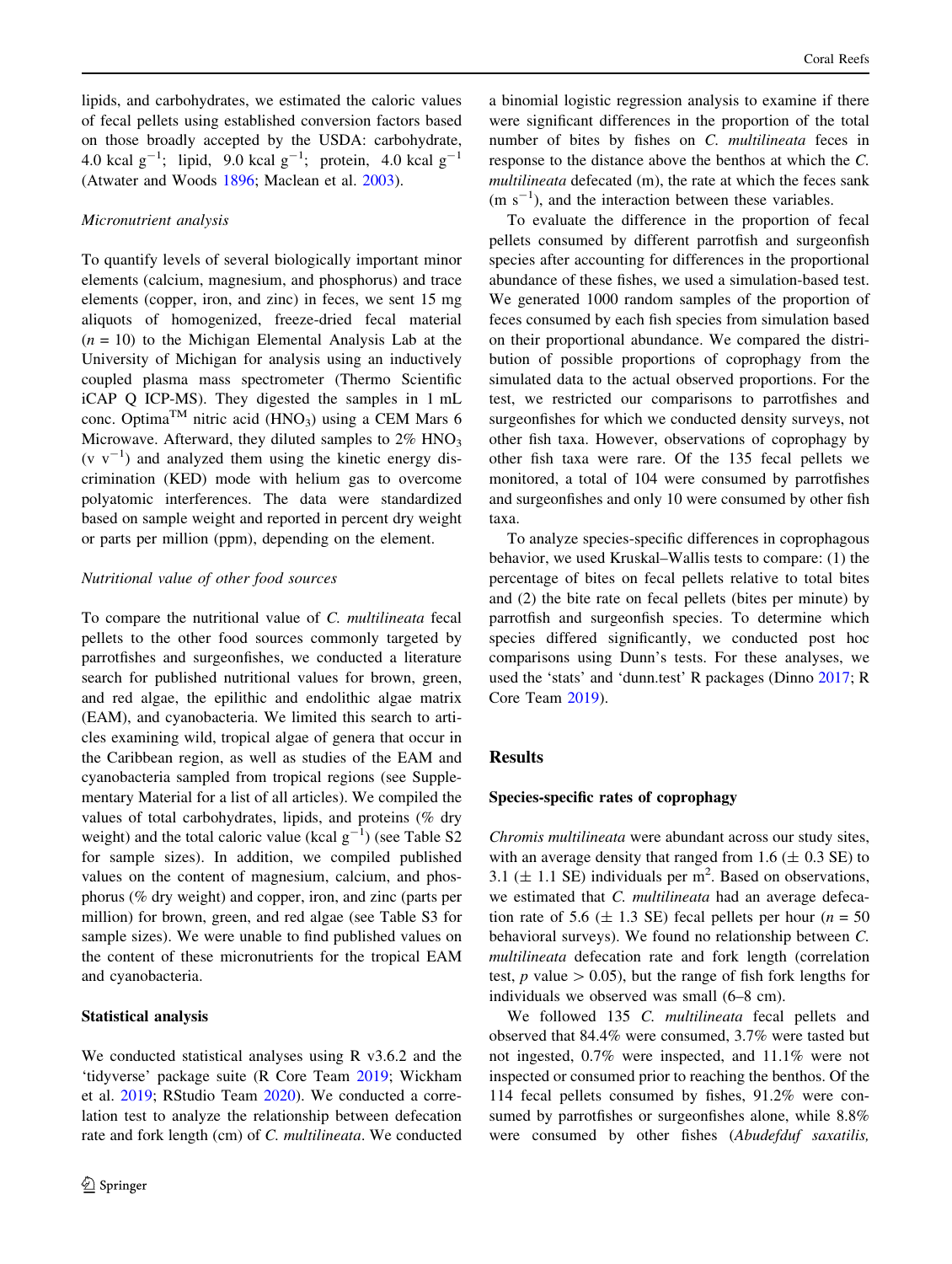Pomacanthus paru, Stegastes partitus, S. planifrons, and other Stegastes spp.). The parrotfish S. taeniopterus and surgeonfish A. coeruleus were more frequent coprophages, where of the total 114 observed instances of coprophagy of C. multilineata fecal pellets, 44.7% were by S. taeniopterus and 26.3% were by A. coeruleus. We observed that coprophagous fishes regularly swam high in the water column to consume descending fecal pellets (see supplementary video footage). The range of depths at which we observed feces being defecated by C. multilineata spanned from approximately 3 to 14 m above the benthos, while the range at which we observed feces being consumed spanned from approximately 5 to 18 m above the benthos. Based on our observations, we estimate that fecal pellets sank at an average rate of 0.02 m s<sup>-1</sup> ( $\pm$  0.001 SE). We found no evidence of a significant difference in the likelihood of feces being consumed based on the distance above the benthos at which C. multilineata defecated (m), rate that feces sank  $(m s<sup>-1</sup>)$ , or the interaction between these variables (*p* value  $> 0.05$ ).

Based on observations of C. multilineata fecal pellets, as well as surveys of the foraging behavior of parrotfishes and surgeonfishes, we found that all three surgeonfishes (Acanthurus chirurgus, A. coeruleus, and A. tractus) and many parrotfish species surveyed (Scarus coeruleus, S. iseri, S. taeniopterus, S. vetula, Sparisoma aurofrenatum, and S. viride) consumed C. multilineata feces (Fig. S3). For some species, coprophagy was rare; we observed S. coelestinus consuming fecal pellets during surveys of their foraging behavior but not during our fecal pellet observations, and we only observed S. vetula engaging in coprophagy during fecal pellet observations but not during foraging behavioral surveys. Several parrotfish species were not observed engaging in coprophagy using either survey method (S. guacamaia, S. chrysopterum, and S. rubripinne).

## Analysis of coprophagy based on fecal pellet observations

There was a significant difference in the observed proportion of feces consumed by different parrotfish and surgeonfish species than predicted from the distribution of possible simulated proportions based on species proportional abundance (Fig. [1](#page-7-0)). Our findings suggest that S. taeniopterus and A. coeruleus consumed a greater proportion of feces (Simulation-based test,  $p$  value  $\lt$  0.001 and 0.031, respectively) and that S. coeruleus, S. guacamaia, S. chrysopterum, S. rubripinne, and S. viride consumed a lesser proportion of feces than predicted after accounting for the relative density of parrotfish and surgeonfish species (*p* value  $< 0.001$  for all, Fig. S4).

Analysis of coprophagy based on fish behavioral observations

Based on surveys of the foraging behavior of parrotfishes and surgeonfishes (Fig. [2\)](#page-7-0), there was a significant difference in the median percentage of bites on fecal pellets compared to total bites across food sources among species (Kruskal–Wallis test,  $X^2 = 58.313$ , df = 11,  $p$  value  $\lt$  0.001). Our results suggest that A. coeruleus, S. iseri, S. taeniopterus, and S. aurofrenatum had a significantly higher percentage of bites on feces compared to S. guacamaia, S. vetula, and S. chrysopterum (Dunn's test, adj. p value  $\lt 0.05$  for all; Table S4). Additionally, S. taeniopterus had a significantly higher percentage of bites on feces compared to S. viride (Dunn's test, adj.  $p$  value = 0.044). There was also a significant difference in the median bite rate (bites per minute) on fecal pellets among species (Kruskal–Wallis test,  $X^2 = 58.285$ , df = 11,  $p$  value  $\lt$  0.001). Our findings suggest that A. *coeruleus*, S. iseri, and S. taeniopterus had significantly higher bite rates on fecal pellets compared to S. guacamaia, S. vetula, S. chrysopterum, and S. viride (Dunn's test, adj. p value  $\lt$  0.05 for all; Table S5).

## Nutritional value of feces

We estimated that the C. multilineata fecal pellets contained a median protein content of 16.6% dry weight. This was greater than the median of reported values for brown, green, and red algae, as well as the EAM, though lower than that of cyanobacteria (Fig. [3;](#page-7-0) Table S6). We estimated that the median lipid content of fecal pellets was 2.4% dry weight, which was similar to the median of reported values for brown, green, and red algae, as well as the EAM, but lower than that of cyanobacteria. Based on calculations of percent carbohydrates in feces, we estimated the median carbohydrate content in fecal pellets to be 75.1% dry weight, which was far higher than values of all other food items considered. Based on calculations of fecal pellet caloric value, we estimated that they had a median of 3.9 kcal  $g^{-1}$ , which was higher than the median for brown, green, and red algae  $(2.4, 1.9, \text{ and } 1.9 \text{ kcal g}^{-1}, \text{ respec-}$ tively) and the EAM  $(1.0 \text{ kcal g}^{-1})$ , but lower than that of cyanobacteria (6.0 kcal  $g^{-1}$ ).

In addition to these macronutrients, coprophagous fishes may also derive nutritional value from minor and trace elements in fish feces. We found that concentrations of several minor elements (calcium, magnesium, and phosphorus) and trace elements (copper, iron, and zinc) in the C. multilineata fecal pellets were well above the median values reported for a range of tropical algal species (Fig. [4](#page-8-0); Table S7). The median levels of calcium, copper, magnesium, phosphorus, and zinc were higher in fecal pellets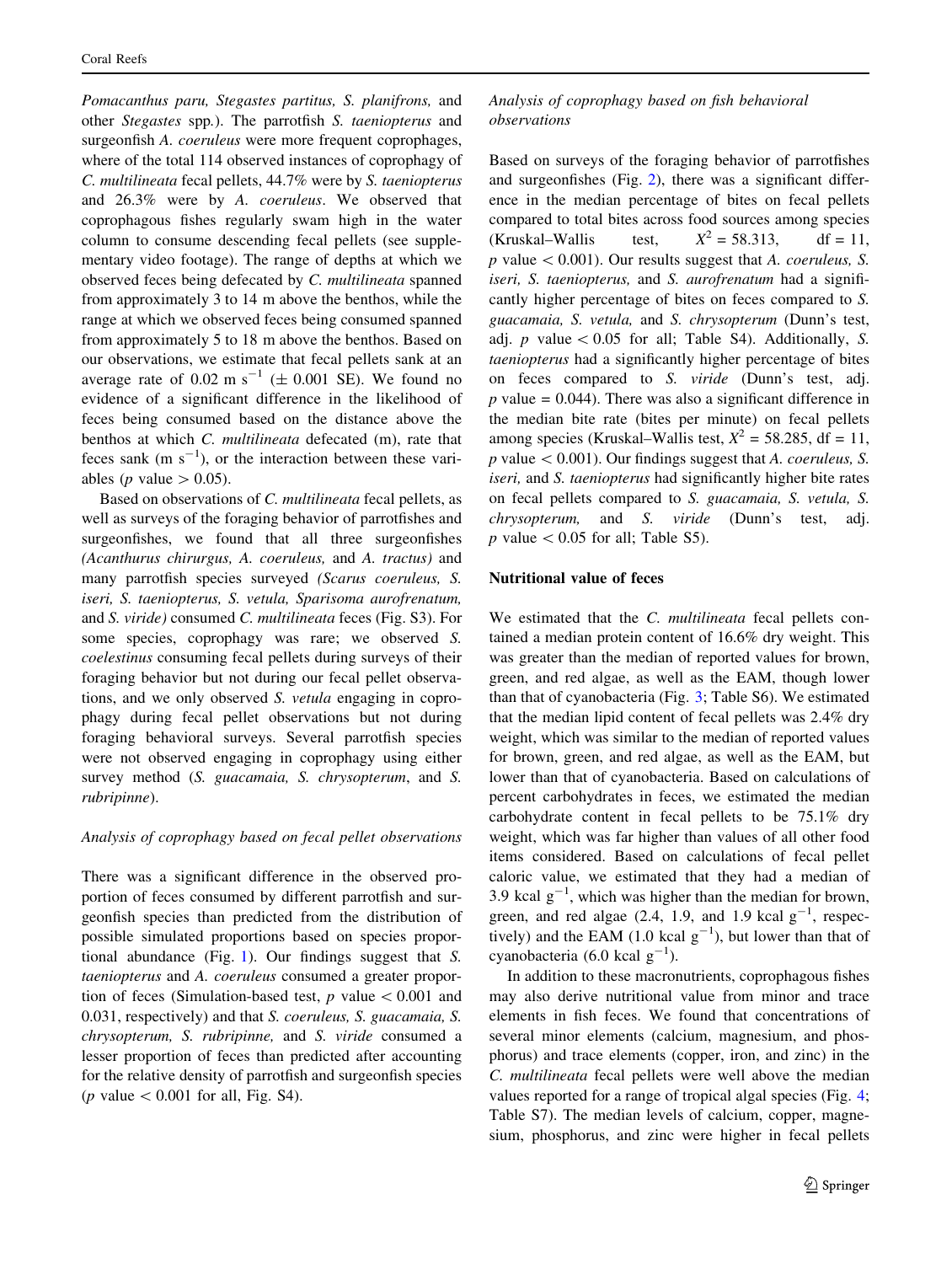<span id="page-7-0"></span>

Fig. 3 Macronutrient levels (% dry weight) and total caloric values of Chromis multilineata fecal pellets compared to values from the literature of other food sources targeted by parrotfishes and surgeonfishes (see Table S2 for sample sizes). EAM values include the epilithic algae matrix, endolithic algae matrix, turf algae, and

compared to the median of reported values for tropical brown, green, and red algae. Median concentrations of iron in fecal pellets were also greater than values for green associated detritus. The boxplots show the median and interquartile range (IQR), with whiskers extending to values up to 1.5 times the IQR and outlying data displayed as individual points. Ash content values are presented in Table S6

algae, though similar to that of red algae and less than that of brown algae.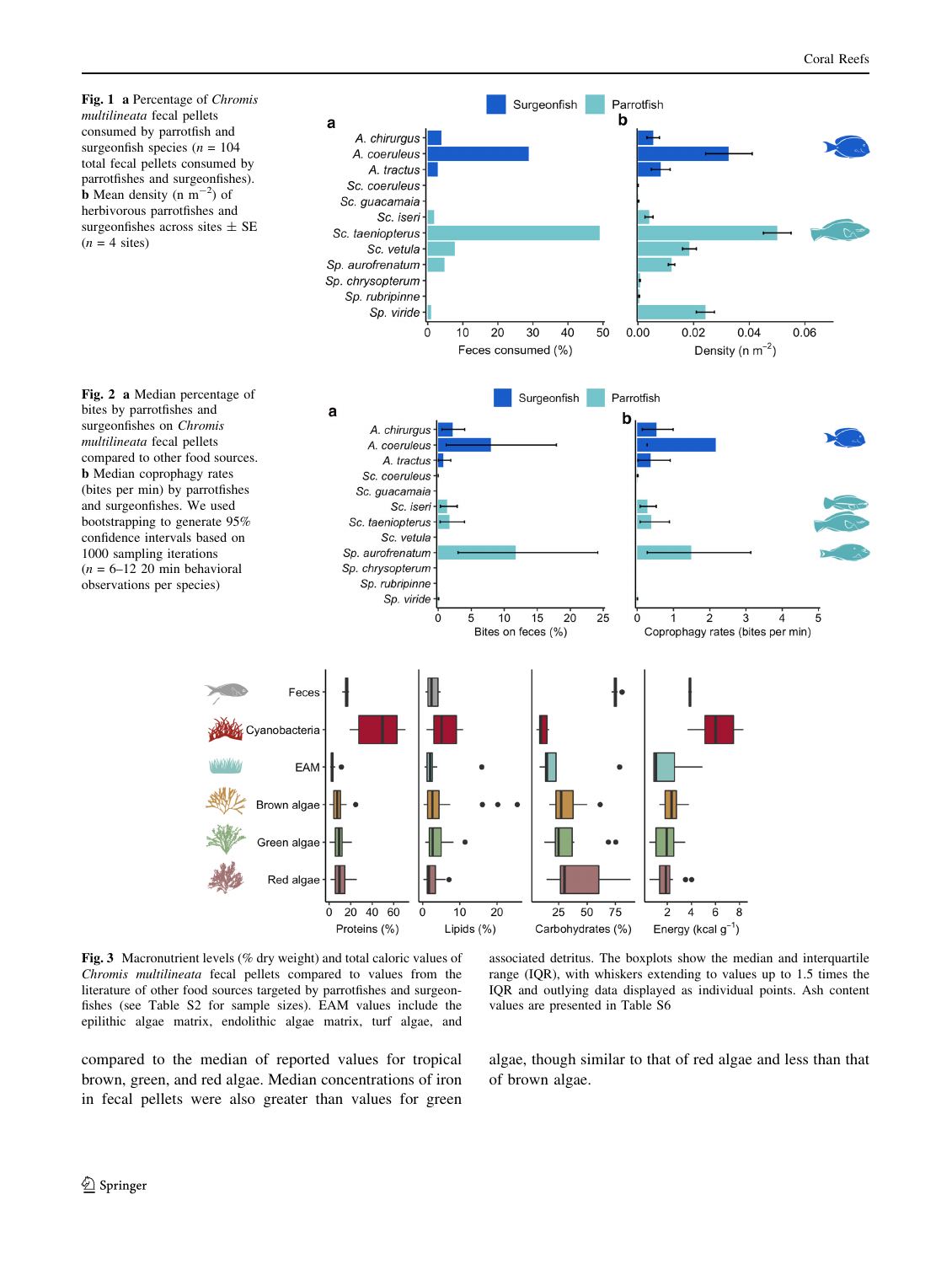<span id="page-8-0"></span>Fig. 4 Minor elements (% dry weight) and trace elements (parts per million) in Chromis multilineata fecal pellets compared to values from the literature of other food sources targeted by parrotfishes and surgeonfishes (see Table S3 for sample sizes). The boxplots show the median and interquartile range (IQR), with whiskers extending to values up to 1.5 times the IQR and outlying data displayed as individual points



# **Discussion**

This study provides the first documentation and quantitative analyses of coprophagous behavior of nominally herbivorous fishes in the Caribbean, as well as early insights into the potential nutritional values of this behavior. We found that consumption of fish feces was prevalent among Caribbean parrotfishes and surgeonfishes, where six of the nine parrotfish species surveyed and all three surgeonfish species actively consumed the feces of an abundant planktivore, Chromis multilineata. While other species were observed consuming C. multilineata feces, we found that over 90% of ingested fecal pellets were consumed by parrotfishes and surgeonfishes alone. Similar to our results, a previous study that found that over 90% of fecal pellets from zooplanktivorous fishes were consumed by reef fishes in the Indo-Pacific and nearly 97% of ingested fecal pellets were consumed by herbivores and detritivores alone (Robertson [1982](#page-12-0)). Furthermore, we observed that several species regularly swam high in the water column to forage on descending fecal pellets as they slowly sank. Since parrotfishes and surgeonfishes typically graze on EAM, some macroalgae, and other food items on the reef benthos (Adam et al. [2015](#page-10-0); Dromard et al. [2015;](#page-11-0) Duran et al. [2019](#page-11-0)), this foraging behavior strongly suggests that these species are actively targeting these feces.

Such high consumption rates, broad utilization, and active targeting of fecal pellets across a range of species suggest that these fishes are deriving some nutritional benefit beyond what they obtain through their nominally herbivorous diets. We found that these C. multilineata fecal pellets were rich in macronutrients such as protein and some potentially limiting micronutrients, similar to findings from previous studies of Chromis spp. fecal pellets in other tropical and temperate reefs (Bailey and Robertson [1982](#page-11-0); Geesey et al. [1984;](#page-11-0) Pinnegar and Polunin [2006](#page-12-0)). While there are species-specific differences in levels of coprophagy, these planktivore feces were targeted by a wide variety of parrotfish and surgeonfish species on Bonaire. Our observations of high levels of coprophagy of planktivore feces by herbivorous fishes in the Caribbean are similar to those of a previous study in the Indo-Pacific (Robertson [1982\)](#page-12-0), suggesting that these feces may be an important source of nutrition for herbivorous fishes in other regions.

Parrotfishes and surgeonfishes have long been recognized for their important functional role in grazing upon and removing turf algae and macroalgae from coral substrate and rubble, a behavior which is believed to mediate competition between coral and algae. However, recent work suggests that these herbivores vary significantly in their foraging behavior interspecifically, ontogenetically, and as a function of resource availability and habitat type (Adam et al. [2015;](#page-10-0) Smith et al. [2018](#page-12-0); Duran et al. [2019](#page-11-0)). The prevailing hypothesis has been that parrotfishes and surgeonfishes primarily target algae. Yet, recent studies suggest that these nominal herbivores may target detritus and protein-rich microscopic autotrophs—such as cyanobacteria—within or upon the algal-covered substrate or epiphytic on algae (Crossman et al. [2001;](#page-11-0) Clements et al. [2016](#page-11-0); Mendes et al. [2018](#page-11-0); Cissell et al. [2019](#page-11-0); Nicholson and Clements [2020](#page-12-0)), as well as other food items such as corals and sponges (Burkepile et al. [2019;](#page-11-0) Rempel et al. [2020](#page-12-0)). Our findings suggest that fecal pellets may be another important but overlooked component in the diets of these fishes.

A previous study by Robertson ([1982\)](#page-12-0) found that coprophagy is widespread among herbivorous and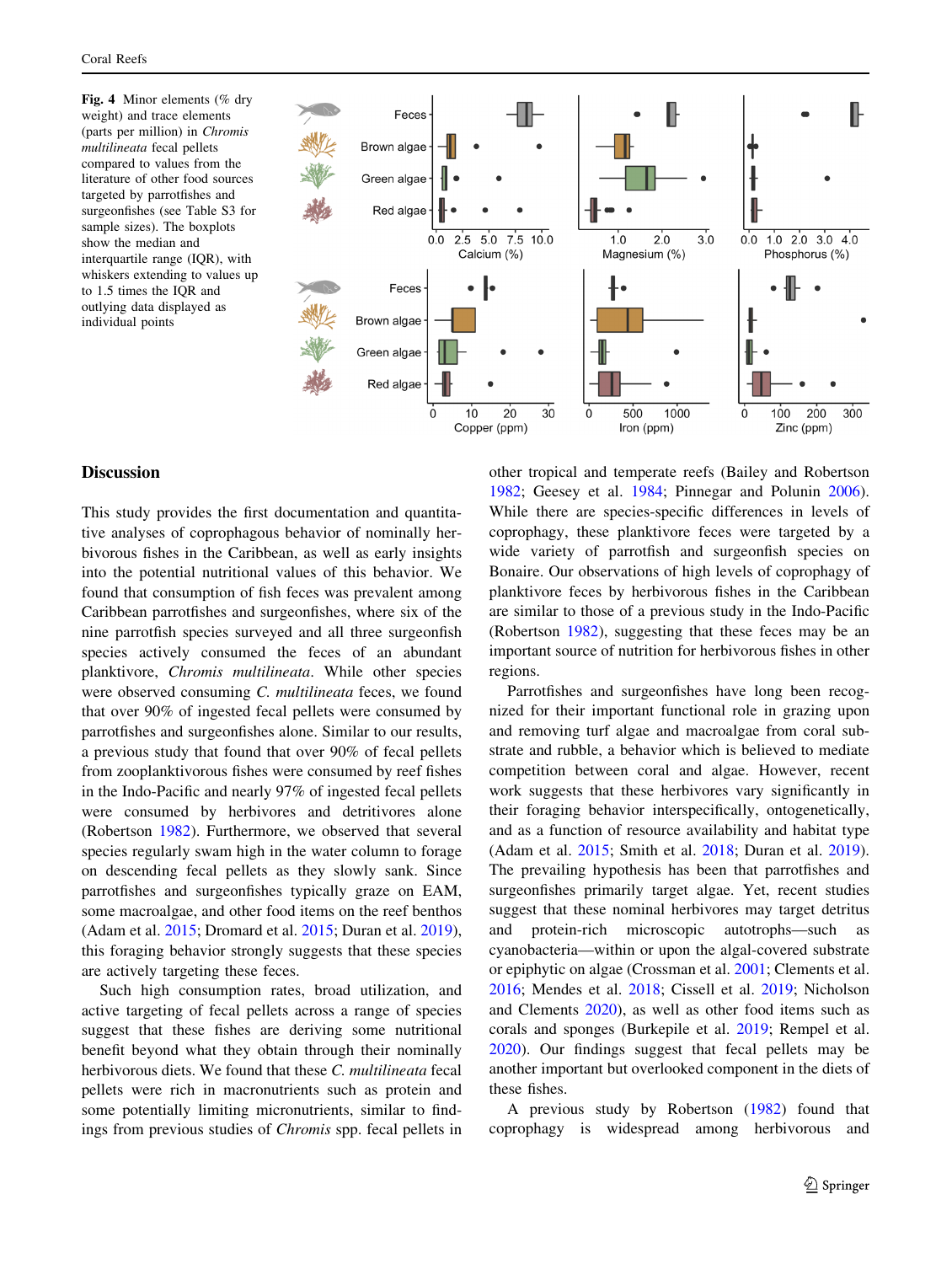detritivorous coral reef fishes in the Indo-Pacific and suggested that 'high-quality' feces may be a more nutritious energy source than algae. Moreover, that study found that the feces of zooplanktivorous fishes—including a few Chromis spp.—were more frequently consumed than those of corallivores and herbivores. Interestingly, based on behavioral surveys, we found that 99.8% of the fecal pellets consumed by parrotfishes and surgeonfishes were from a single planktivorous species, C. multilineata. Since our behavioral data strongly suggest that herbivores on Bonaire were targeting the fecal pellets of this planktivore, we examined their nutritional content and compared our results to published values for brown, green, and red algae, as well as the EAM and cyanobacteria. Our analyses of macronutrients reveal that these planktivore feces may have higher protein levels than those reported for all food types except cyanobacteria, higher total caloric energy than all algal food types, and higher levels of carbohydrates than all food sources examined. These findings are similar to those of Dethier and colleagues that suggested that feces of a marine invertebrate may have higher protein content than algae (Dethier et al. [2019](#page-11-0)). Additionally, Bailey and Robertson ([1982\)](#page-11-0) found that the feces of the planktivore Chromis atripectoralis were rich in protein, lipids, and total calories compared to the feces of other coral reef fishes. The comparatively high protein levels and total caloric energy in fecal pellets we sampled suggest that C. multilineata feces, like cyanobacteria and the EAM, may be targeted to supplement the relatively lower-quality algae-based diets of parrotfishes and surgeonfishes.

While previous studies have examined the nutritional value of some of the food sources targeted by herbivores on coral reefs (Bruggemann et al. [1994a](#page-11-0), [b;](#page-11-0) Crossman et al. [2001\)](#page-11-0), there are still knowledge gaps in the nutritional content of the EAM, cyanobacteria, and sessile invertebrates such as sponges and corals that these fishes are known to target. A recent review questioned whether algal resources are sufficient to support the high biomass of herbivorous fishes found on coral reefs (Clements et al. [2016\)](#page-11-0). This work highlights the importance of integrating anatomical and biochemical analyses in addition to feeding observations to understand the dietary targets and nutritional ecology of nominally herbivorous fishes more fully.

Our findings suggest that planktivore fecal pellets are not only rich in macronutrients such as proteins and carbohydrates but may also be an important source of micronutrients. Coral reefs are commonly nutrient-poor ecosystems and may be limited in nutrients essential for metabolic processes (Howarth [1988](#page-11-0); Watanabe et al. [1997\)](#page-12-0). For example, the availability of some micronutrients, such as phosphorus and iron, may be limiting to the growth of reef organisms (Howarth [1988](#page-11-0); Schiettekatte et al. [2020\)](#page-12-0). Furthermore, elements such as copper and zinc are critical for enzyme function and metabolic pathways and must be obtained in part from dietary intake (Hilton [1989](#page-11-0); Watanabe et al. [1997](#page-12-0)). The feces of planktivores may be an important source of micronutrients such as nitrogen and phosphorus for herbivorous species that consume a nutrient-poor diet (Pinnegar and Polunin [2006\)](#page-12-0). We found higher levels of calcium, copper, phosphorus, and zinc in C. multilineata feces compared to reported values for brown, green, and red macroalgae. The median phosphorus levels of these fecal pellets were over 25 times that of any algae taxa; this is notable as the growth of corals, reef algae, and other organisms may be limited by these nutrients (Howarth [1988\)](#page-11-0). The high levels of phosphorus and calcium in fecal pellets may also drive the high levels of coprophagy we observed, since these elements cannot solely be taken up from the environment via gills and therefore are required from the diet (Sundell and Björnsson [1988](#page-12-0); Hilton [1989](#page-11-0); Flik and Verbost [1993](#page-11-0)). Furthermore, these micronutrients interact with one another in complex ways based on presence and quantity within a diet, therefore acting as important supplements (Hilton [1989\)](#page-11-0). A previous study reported higher levels of phosphorus, copper, iron, and zinc in C. multilineata feces from St. Croix compared to values we observed from Bonaire (Geesey et al. [1984](#page-11-0)), suggesting that the feces of this planktivore may be a rich source of nutrients in other areas of the Caribbean. Broadly, these findings suggest that coprophagy may supply an important source of micronutrients, particularly for herbivorous fishes.

While this study provides the first documentation of coprophagy by herbivorous fishes in the Caribbean and insights into the nutritional benefits of this behavior, additional research is needed to investigate the importance of coprophagy in nutrient cycling on coral reefs. A recent study suggests that fish growth can be limited by available nitrogen and phosphorus, particularly for herbivores and detritivores (Schiettekatte et al. [2020\)](#page-12-0). Fish excretion may provide an important supply of nutrients in marine ecosystems, including nitrogen and phosphorus (Meyer and Schultz [1985;](#page-12-0) Allgeier et al. [2014](#page-10-0); Schiettekatte et al. [2020](#page-12-0)), but little work has explored the importance of fish egestion in these processes (Bailey and Robertson [1982](#page-11-0); Geesey et al. [1984;](#page-11-0) Pinnegar and Polunin [2006](#page-12-0)). Our findings support that fish feces may play an undervalued role in nutrient cycling on coral reefs. Future work evaluating patterns of coprophagy and assimilation of these nutrients across fish ontogenetic stages will provide further insight into the importance of this behavior for fish nutrition and bioenergetics.

While coprophagy has been observed by coral reef fishes, including parrotfishes and surgeonfishes in the Indo-Pacific (Robertson [1982](#page-12-0)) and a surgeonfish in subtropical reefs in Brazil (Sazima et al. [2003\)](#page-12-0), this process has not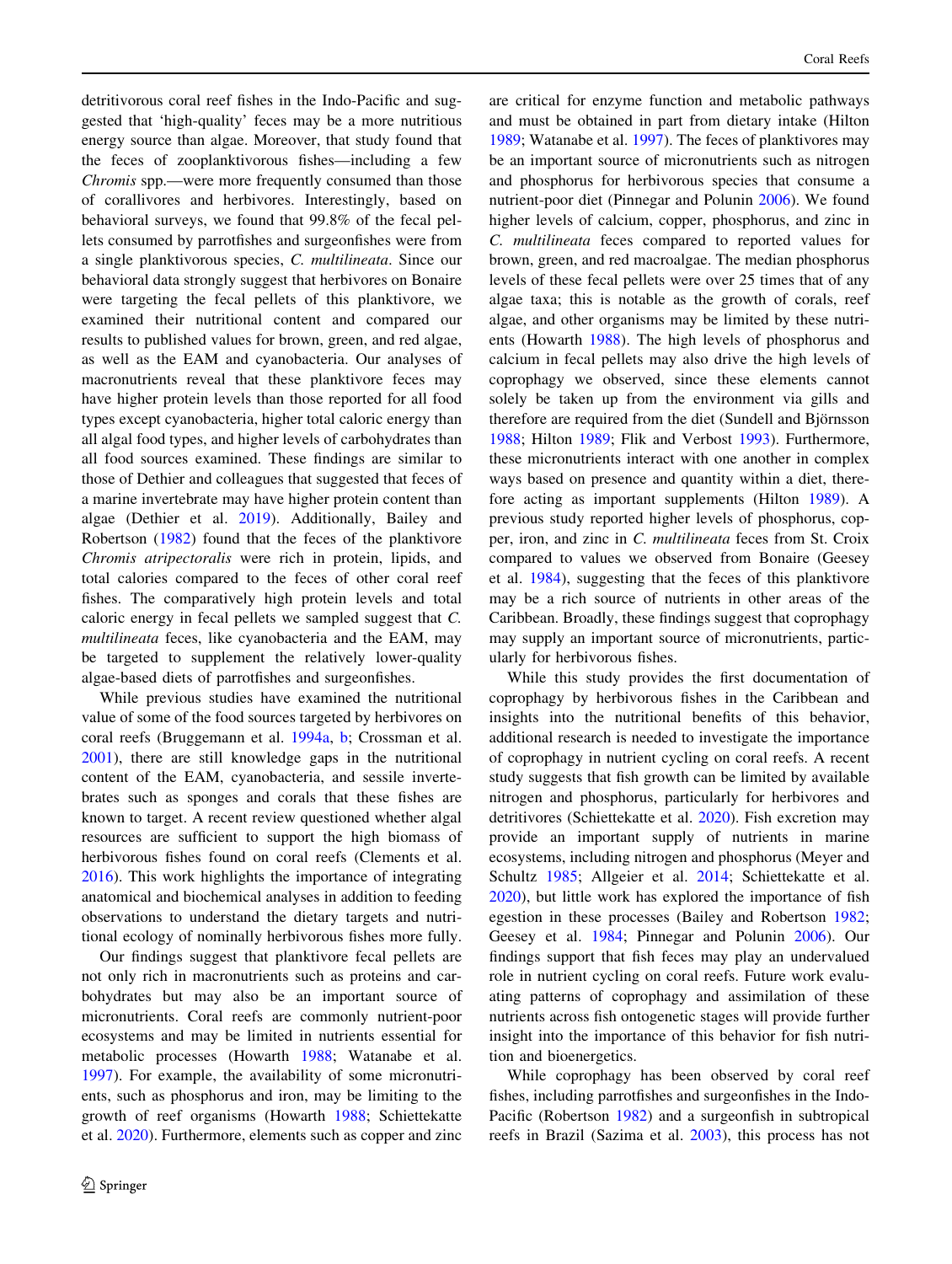<span id="page-10-0"></span>been well-documented in the vast majority of coral reef ecosystems. As a result, we are uncertain if this behavior is unique to Bonaire—an island where C. multilineata are abundant—or occurs throughout other areas of the Caribbean. Future work should examine how common this behavior is in other coral reef ecosystems, as well as whether the degree of coprophagous behavior is dependent in part on the availability of high-quality fecal pellets, such as that of planktivorous fishes. Additionally, while we observed that most parrotfishes and all surgeonfishes engaged in coprophagy, S. taeniopterus and A. coeruleus had particularly high levels of coprophagy. Gut content and stable isotope analyses suggest that A. coeruleus may have a higher consumption of fleshy macroalgae, algal turf, detritus, and invertebrates compared to other surgeonfishes and parrotfishes (Dromard et al. [2015](#page-11-0)). In contrast, research suggests that *S. taeniopterus* may have more dietary overlap with parrotfishes such as S. iseri, S. vetula, and S. viride, consuming more fleshy macroalgae and coral in addition to algal turf and detritus (Dromard et al. [2015](#page-11-0); Smith et al. [2018](#page-12-0)), as well as benthic cyanobacterial mats (Cissell et al. [2019\)](#page-11-0). Future work examining the nutritional value of the various food sources targeted by parrotfish and surgeonfish species (e.g., specific carbohydrate, amino acid, and lipid profiles) and assimilation of nutrients may help to reveal why certain species are more coprophagous than others.

Our novel observations of coprophagy by nominally herbivorous fishes in the Caribbean suggest that fish feces may be an important, yet previously understudied food resource for parrotfishes and surgeonfishes. While there were species-specific differences in the proportional levels of coprophagy and rates of fecal pellet consumption, we observed that most parrotfish species and all three surgeonfish species engaged in this behavior to some degree. Additionally, our findings suggest that these fecal pellets may have higher nutritional values of proteins, total calories, and certain micronutrients compared to macroalgae and the EAM. This study highlights the potential nutritional benefits of coprophagy and improves our understanding of the foraging ecology of nominally herbivorous fishes.

Supplementary Information The online version contains supplementary material available at [https://doi.org/10.1007/s00338-](https://doi.org/10.1007/s00338-022-02228-9) [022-02228-9.](https://doi.org/10.1007/s00338-022-02228-9)

Acknowledgements We are grateful to E. Barton and P. Vanderbloomer for assistance with field data collection and the Stichting Nationale Parken Bonaire for logistical support. We are thankful for Dr. M.S. Edwards' advice regarding the analysis of fish feces nutritional quality and thank Dr. A. Dial at the University of Michigan Elemental Analysis Lab for performing the micronutrient analyses. The feedback of reviewers and the editor helped to improve this manuscript. We thank Dive Friends Bonaire for their donation of

SCUBA tanks for this study, as well as the Balaba and Everlove families for in-kind donations to support travel and accommodations. This project was funded by the California Polytechnic State University Baker/Koob Endowment Award, Bill & Linda Frost Fund, Dr. Earl H. Myers & Ethel M. Myers Oceanographic & Marine Biology Trust, Harvard Travellers Club Permanent Fund, and the American Museum of Natural History Lerner-Gray Memorial Fund.

Author contributions H.S.R., A.K.S., J.C.V.W., and B.I.R. contributed to the study design, H.S.R. and A.K.S. secured funding for this study, H.S.R. and B.I.R. collected field data, H.S.R. and A.K.S. performed laboratory analyses, H.S.R, A.K.S., and K.N.B analyzed the data, H.S.R. and A.K.S. wrote the original draft of the paper, and all authors contributed to writing and approved the final draft for publication.

Data availability All data and scripts are available in a publicly accessible GitHub repository [\(https://github.com/hannahrempel/](https://github.com/hannahrempel/coprophagy_2022) [coprophagy\\_2022](https://github.com/hannahrempel/coprophagy_2022)). Data are also available from the NOAA National Centers for Environmental Information (NCEI Accession 0,242,462) at [https://www.ncei.noaa.gov/archive/accession/0242462.](https://www.ncei.noaa.gov/archive/accession/0242462)

#### Declarations

Conflict of interest On behalf of all authors, the corresponding author states that there is no conflict of interest.

Ethical approval This research was conducted under permits from the Openbaar Lichaam Bonaire (Archive No. 2018012755) and the Rijkswaterstaat Zee en Delta (RWS-2018/51358). On behalf of all authors, the corresponding author states that this research was conducted in compliance with ethical standards.

Open Access This article is licensed under a Creative Commons Attribution 4.0 International License, which permits use, sharing, adaptation, distribution and reproduction in any medium or format, as long as you give appropriate credit to the original author(s) and the source, provide a link to the Creative Commons licence, and indicate if changes were made. The images or other third party material in this article are included in the article's Creative Commons licence, unless indicated otherwise in a credit line to the material. If material is not included in the article's Creative Commons licence and your intended use is not permitted by statutory regulation or exceeds the permitted use, you will need to obtain permission directly from the copyright holder. To view a copy of this licence, visit [http://creativecommons.](http://creativecommons.org/licenses/by/4.0/) [org/licenses/by/4.0/.](http://creativecommons.org/licenses/by/4.0/)

#### References

- Adam TC, Kelley M, Ruttenberg BI, Burkepile DE (2015) Resource partitioning along multiple niche axes drives functional diversity in parrotfishes on Caribbean coral reefs. Oecologia 179:1173–1185
- Allgeier JE, Layman CA, Mumby PJ, Rosemond AD (2014) Consistent nutrient storage and supply mediated by diverse fish communities in coral reef ecosystems. Glob Change Biol 20:2459–2472
- Allgeier JE, Burkepile DE, Layman CA (2017) Animal pee in the sea: consumer-mediated nutrient dynamics in the world's changing oceans. Glob Change Biol 23:2166–2178
- Allsop DJ, West SA (2003) Constant relative age and size at sex change for sequentially hermaphroditic fish. J Evol Biol 16:921–929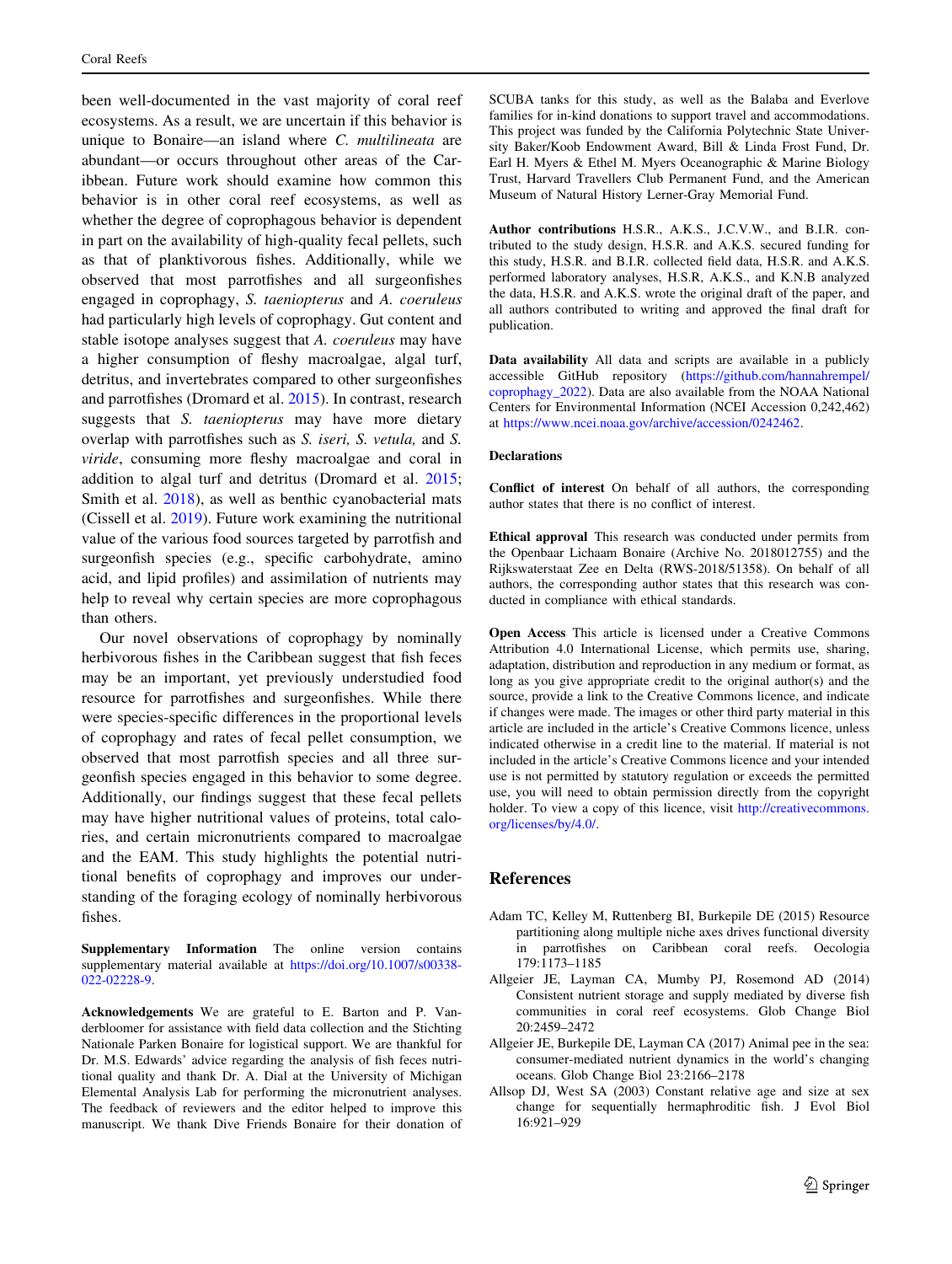- <span id="page-11-0"></span>Atwater WO, Woods CD (1896) The chemical composition of American food materials. U.S Department of Agriculture, Washington, D.C.
- Bailey TG, Robertson DR (1982) Organic and caloric levels of fish feces relative to its consumption by coprophagous reef fishes. Mar Biol 69:45–50
- Bellwood DR, Hughes TP, Folke C, Nyström M (2004) Confronting the coral reef crisis. Nature 429:827–833
- Benstead JP, Hood JM, Whelan NV, Kendrick MR, Nelson D, Hanninen AF, Demi LM (2014) Coupling of dietary phosphorus and growth across diverse fish taxa: a meta-analysis of experimental aquaculture studies. Ecology 95:2768–2777
- Bonaldo RM, Krajewski JP, Sazima C, Sazima I (2006) Foraging activity and resource use by three parrotfish species at Fernando de Noronha Archipelago, tropical West Atlantic. Mar Biol 149:423–433
- Bonaldo R, Hoey A, Bellwood D (2014) The ecosystem roles of parrotfishes on tropical reefs. In: Hughes R, Hughes D, Smith I (eds) Oceanography and Marine Biology. CRC Press, pp 81–132
- Bray RN, Purcell LJ, Miller AC (1986) Ammonium excretion in a temperate-reef community by a planktivorous fish, Chromis punctipinnis (Pomacentridae), and potential uptake by young giant kelp, Macrocystis pyrifera (Laminariales). Mar Biol 90:327–334
- Bruggemann JH, Begeman J, Bosma EM, Verburg P, Breeman AM (1994a) Foraging by the stoplight parrotfish Sparisoma viride. II. Intake and assimilation of food, protein and energy. Mar Ecol Prog Ser 106:57–71
- Bruggemann JH, Kuyper MWM, Breeman AM (1994b) Comparative analysis of foraging and habitat use by the sympatric Caribbean parrotfish Scarus vetula and Sparisoma viride (Scaridae). Mar Ecol Prog Ser 112:51–66
- Burkepile DE, Hay ME (2011) Feeding complementarity versus redundancy among herbivorous fishes on a Caribbean reef. Coral Reefs 30:351–362
- Burkepile DE, Adam TC, Roycroft M, Ladd MC, Munsterman KS, Ruttenberg BI (2019) Species-specific patterns in corallivory and spongivory among Caribbean parrotfishes. Coral Reefs 38:417–423
- Chabrol E, Charonnet R  $(1937)$  Une novelle reaction pourt letude des lipides. Presse Med 45:1713
- Choat J, Clements K, Robbins W (2001) The trophic status of herbivorous fishes on coral reefs - I: Dietary analyses. Mar Biol 140:613–623
- Cissell EC, Manning JC, McCoy SJ (2019) Consumption of benthic cyanobacterial mats on a Caribbean coral reef. Sci Rep 9:1–7
- Clements KD, German DP, Piche´ J, Tribollet A, Choat JH (2016) Integrating ecological roles and trophic diversification on coral reefs: multiple lines of evidence identify parrotfishes as microphages. Biol J Linn Soc 1–23
- Crossman DJ, Choat HJ, Clements KD, Hardy T, McConochie J (2001) Detritus as food for grazing fishes on coral reefs. Limnol Oceanogr 46:1596–1605
- Crossman D, Choat J, Clements K (2005) Nutritional ecology of nominally herbivorous fishes on coral reefs. Mar Ecol Prog Ser 296:129–142
- Dethier MN, Hoins G, Kobelt J, Lowe AT, Galloway AWE, Schram JB, Raymore M, Duggins DO (2019) Feces as food: The nutritional value of urchin feces and implications for benthic food webs. J Exp Mar Biol Ecol 514–515:95–102
- Dinno A (2017) dunn.test: Dunn's Test of Multiple Comparisons Using Rank Sums. R package version 1.3.5.
- Dromard CR, Bouchon-Navaro Y, Harmelin-Vivien M, Bouchon C (2015) Diversity of trophic niches among herbivorous fishes on a Caribbean reef (Guadeloupe, Lesser Antilles), evidenced by stable isotope and gut content analyses. J Sea Res 95:124–131
- Duran A, Adam TC, Palma L, Moreno S, Collado-Vides L, Burkepile DE (2019) Feeding behavior in Caribbean surgeonfishes varies across fish size, algal abundance, and habitat characteristics. Mar Ecol 40:e12561
- Ezzat L, Lamy T, Maher R, Munsterman K, Landfield K, Schmeltzer E, Gaulke C, Burkepile D, Vega Thurber R (2019) Surgeonfish feces increase microbial opportunism in reef-building corals. Mar Ecol Prog Ser 631:81–97
- Flik G, Verbost PM (1993) Calcium transport in fish gills and intestine. J Exp Biol 184:17–29
- Frankenberg D, Smith KL (1967) Coprophagy in Marine Animals. Limnol Oceanogr 12:443–450
- Geesey GG, Alexander GV, Bray RN, Miller AC (1984) Fish fecal pellets are a source of minerals for inshore reef communities. Mar Ecol Prog Ser 15:19–25
- Gil MA, Hein AM (2017) Social interactions among grazing reef fish drive material flux in a coral reef ecosystem. Proc Natl Acad Sci 114:4703–4708
- Harmelin-Vivien M (2002) Energetics and fish diversity on coral reefs. In: Sale P (ed) Coral Reef Fishes: Dynamics and Diversity in a Complex Ecosystem. Academic Press, San Diego, CA, pp 265–274
- Hijmans RJ (2019) geosphere: Spherical Trigonometry. R package version 1.5–10.
- Hilton JW (1989) The interaction of vitamins, minerals and diet composition in the diet of fish. Aquaculture 79:223–244
- Hirakawa H (2001) Coprophagy in leporids and other mammalian herbivores. Mammal Rev 31:61–80
- Hobson ES (1973) Diel feeding migrations in tropical reef fishes. Helgoländer Wiss Meeresunters 24:361–370
- Hood JM, Vanni MJ, Flecker AS (2005) Nutrient recycling by two phosphorus-rich grazing catfish: the potential for phosphoruslimitation of fish growth. Oecologia 146:247–257
- Horn M (1989) Biology of marine herbivorous fishes. In: Barnes H (ed) Oceanography and Marine Biology: An Annual. CRC Press, pp 167–272
- Howarth RW (1988) Nutrient limitation of net primary production in marine ecosystems. Annu Rev Ecol Syst 19:89–110
- Hughes TP, Rodrigues MJ, Bellwood DR, Ceccarelli D, Hoegh-Guldberg O, McCook L, Moltschaniwskyj N, Pratchett MS, Steneck RS, Willis B (2007) Phase shifts, herbivory, and the resilience of coral reefs to climate change. Curr Biol 17:360–365
- Le Mézo PK, Galbraith ED (2021) The fecal iron pump: Global impact of animals on the iron stoichiometry of marine sinking particles. Limnol Oceanogr 66:201–213
- Lewis SM, Wainwright PC (1985) Herbivore abundance and grazing intensity on a Caribbean coral reef. J Exp Mar Biol Ecol 87:215–228
- Lobato FL, Barneche DR, Siqueira AC, Liedke AMR, Lindner A, Pie MR, Bellwood DR, Floeter SR (2014) Diet and Diversification in the Evolution of Coral Reef Fishes. PLOS ONE 9:e102094
- Lu Y, Ludsin SA, Fanslow DL, Pothoven SA (2008) Comparison of three microquantity techniques for measuring total lipids in fish. Can J Fish Aquat Sci 65:2233–2241
- Maclean WC, Harnly JM, Chen J, Chevassus-Agnes S, Gilani G, Livesey G, Mathioudakis B, Muñoz de Chávez M, Devasconcellos MT, Warwick P (2003) Food energy - methods of analysis and conversion factors. Food & Agriculture Organization of the United Nations, Rome
- McDermid KJ, Stuercke B (2003) Nutritional composition of edible Hawaiian seaweeds. J Appl Phycol 15:513–524
- Mendes TC, Ferreira CEL, Clements KD (2018) Discordance between diet analysis and dietary macronutrient content in four nominally herbivorous fishes from the Southwestern Atlantic. Mar Biol 165:180